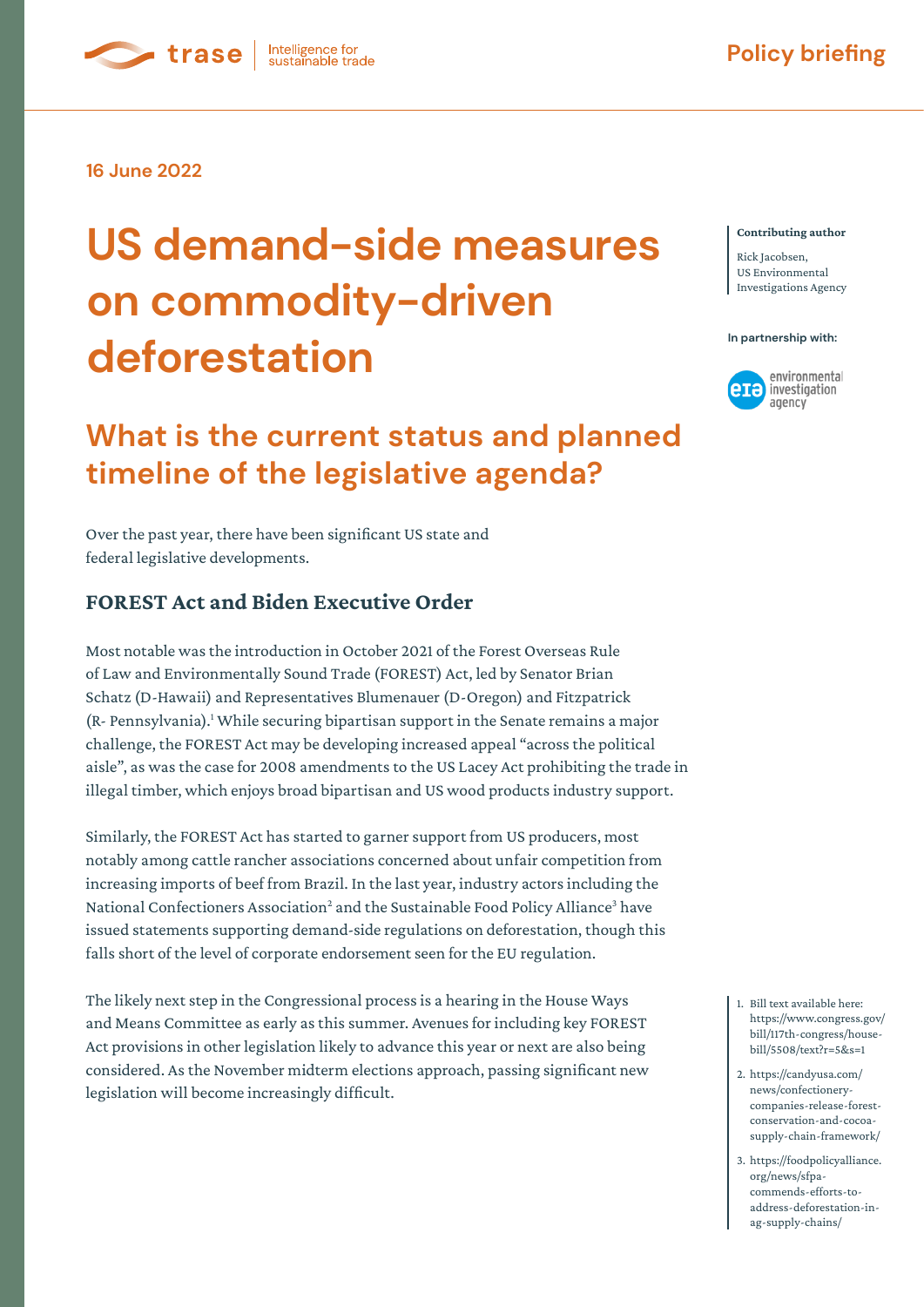

On Earth Day 2022, President Biden signed an Executive Order (EO) that, among other

things, commits to halting the trade in illegal timber as required by the Lacey Act, and reducing or halting imports of commodities grown on illegally or recently deforested lands.<sup>4</sup> The EO refers to legislation and specific measures proposed in the EU regulation and the FOREST Act, signalling the Administration's interest in and potential support for a regulatory approach.

#### **Biden announcements in Glasgow and the AMAZON21 Act**

US House Majority Leader Hoyer (D-Maryland) introduced a bill alongside President Biden's commitment to provide \$9 billion towards conserving forests at COP26 – the America Mitigating and Achieving Zero-emissions Originating from Nature for the 21st Century (AMAZON21) Act<sup>5</sup> – that would authorise this amount and establish a results-based fund overseen by the US Department of State. Funds would still need to be approved during Congress' annual budget appropriations process. In Glasgow, Biden also unveiled a whole-of-government plan to conserve global forests, although the details of specific programmes and actions are still being elaborated.<sup>6</sup>

### **California and New York State deforestation-free procurement bills**

In California and New York, the fifth and ninth largest economies in the world, efforts continue to legislate deforestation-free public procurement mandates. The California bill would require state contractors to carry out supply chain due diligence for deforestation and human rights.<sup>7</sup> The bill was passed by the legislature but vetoed by the governor (over possible impacts on small business), and failed to advance after reintroduction this year. The lead sponsor has indicated his intention to address concerns and reintroduce in 2023. The New York bill would apply to boreal and tropical forests and also cover degradation of intact forests.<sup>8</sup> A companion bill would provide support to small businesses to comply with new supply chain traceability and sustainability requirements.<sup>9</sup> The bills garnered strong support in the state Senate but stalled in the Assembly and are expected to be reintroduced in 2023.

- gov/briefing-room/ presidentialactions/2022/04/22/ executive-orderon-strengtheningthe-nations-forestscommunities-and-localeconomies/
- 5. Bill text available here: https://www.congress.gov/ bill/117th-congress/housebill/5830/text?r=28&s=1
- 6. https://www.whitehouse. gov/wp-content/ uploads/2021/11/Plan\_to\_ Conserve\_Global\_Forests\_ final.pdf
- 7. Bill text available here: https://leginfo. legislature.ca.gov/faces/ billTextClient.xhtml?bill\_ id=202120220AB1979
- 8. Bill text available here: https://www.nysenate. gov/legislation/bills/2021/ S5921#:~:text=S5921%20 %2D%20Summary,or%20 through%20their%20 supply%20chains.
- 9. Bill text available here: https://www.nysenate. gov/legislation/bills/2021/ s8596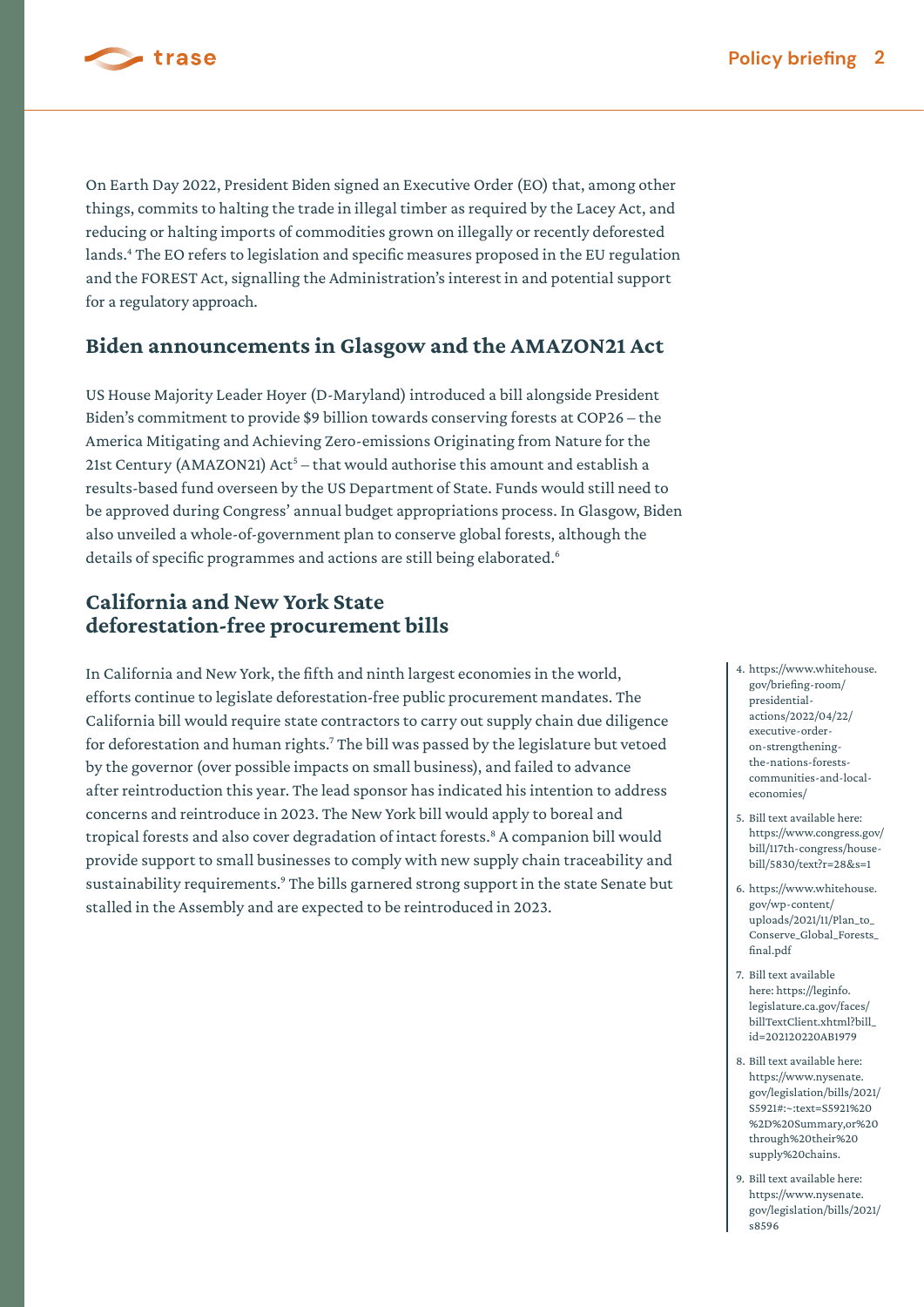

# **What is the scope of the legislation in terms of commodity and ecosystem coverage and treatment of illegality?**

The FOREST Act would prohibit the import of designated products containing commodities sourced from land illegally deforested after the date of enactment. The bill establishes its own definitions of 'forest' and 'deforestation'. Only if an importer sources a commodity produced on deforested land according to those definitions would they need to then consider whether the deforestation was legal under producer country laws. Illegal deforestation is defined as "deforestation conducted in violation of the law (or any action that has the force and effect of law) of the country in which the deforestation is occurring, including (A) anti-corruption laws; (B) laws relating to land tenure rights; and (C) laws relating to the free, prior and informed consent of indigenous peoples and local communities".

The FOREST Act would regulate products made 'wholly or in part' of covered commodities. The initial list of covered commodities includes cattle, palm oil, soy, cocoa, rubber and wood pulp. This list would be reviewed annually by the Office of the US Trade Representative (USTR), in consultation with other federal agencies, an advisory committee established by the bill including the private sector and civil society, and the public. The term 'wholly or in part' would be defined under regulations to be developed by USTR and Customs and Border Patrol (CBP) within one year of enactment. As a result of discussions with the US paper industry, wood pulp will likely be removed from the initial list and continue to be covered by the Lacey Act, which already prohibits the import of illegal wood products, including pulp and paper.

The bill also contains an initial list of products, according to HS code, made entirely or predominantly of the covered commodities described above, that would be subject to import declarations. This list would also be subject to annual review following the same process described above.

While limited to natural forest ecosystems, the FOREST Act would apply a broad definition of 'forest', based on FAO definitions, including more sparsely or sporadically wooded ecosystems. A 'natural forest' is defined as "a natural arboreal ecosystem that (A) has a species composition a significant percentage of which is native species; and (B) includes – (i) a native tree canopy cover of more than 10 percent over an area of not less than 0.5 hectares; or (ii) other wooded land with a combined cover of shrubs, bushes, and trees of more than 10 percent over an area of not less than 0.5 hectares". This would include much of the Brazilian Cerrado and Gran Chaco biomes.<sup>10</sup>

Conversion of natural forests to tree plantations is considered deforestation, although 'tree plantation' is not defined.

10. https://resources.trase. earth/documents/ Greens\_Proposed-EU regulation-on deforestation-&-forest degradation.pdf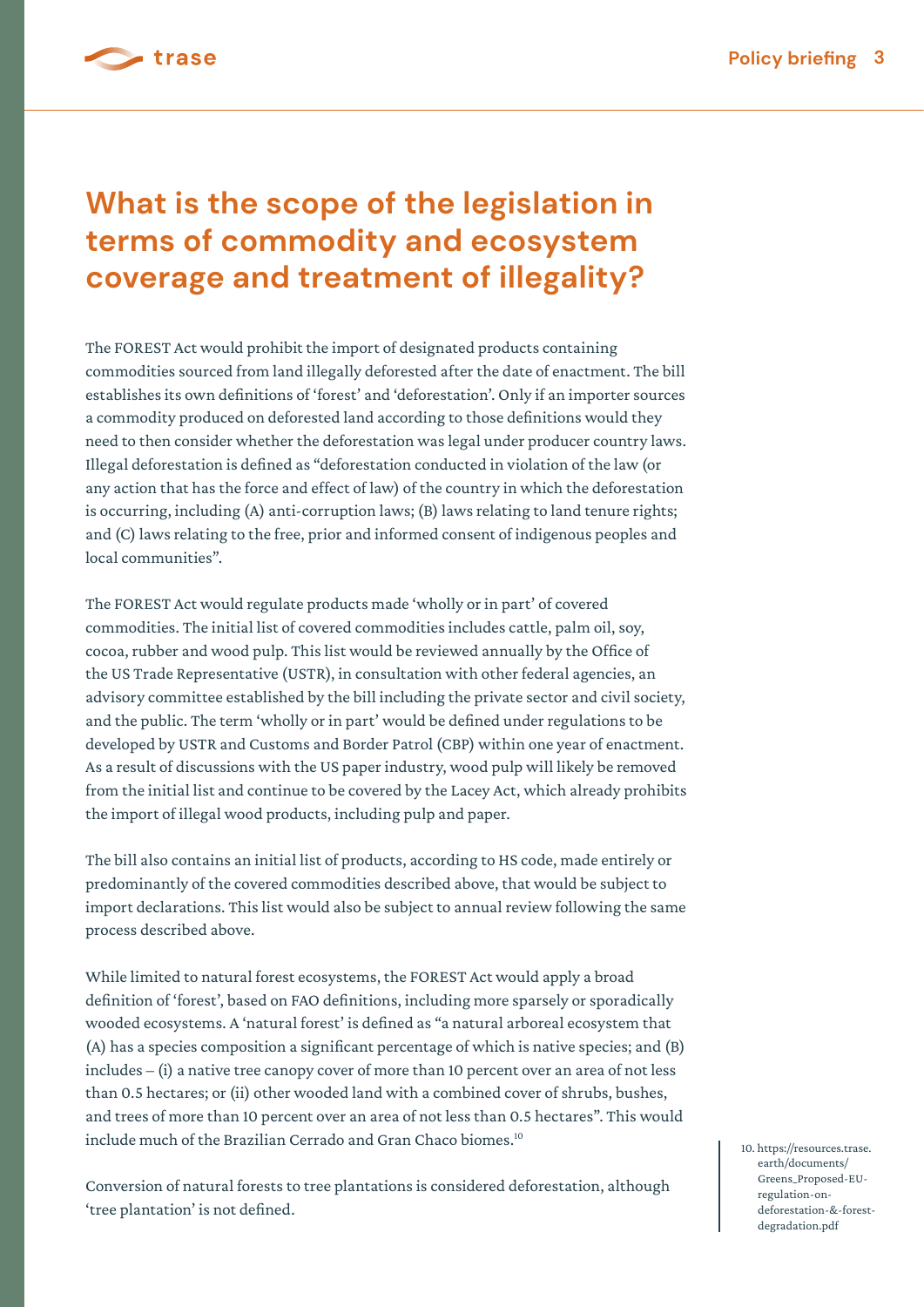

# **What are the points of (a) common ground and (b) contention by different stakeholders?**

There is wide support for the prohibition of commodities produced on illegally deforested land, but some civil society and private sector stakeholders would prefer to see it apply to commodities produced on any deforested land. Similarly, while civil society broadly supports a legality definition addressing FPIC and the land rights of indigenous peoples and local communities, it is recognised that national laws often do not go far enough in protecting traditional or customary rights and best practice international standards should be applied.

Supply chain traceability to the point of production is seen by many civil society groups and some major companies as essential to effective due diligence, particularly when sourcing from high risk areas, but this remains an area of concern for some companies. Some private sector stakeholders have raised concerns about transparency and consultation around the enforcement of US import requirements, although the bill contains provisions designed to address this.

# **What are the main risks the legislation will not achieve its objectives?**

Where the US is a negligible import market for deforestation-risk products, such as soy, it will have limited direct impact. There is also a risk of bifurcation of such supply chains, with products that lack traceability or originating on deforested land diverted to less regulated markets. However, the law would require that all suppliers to an aggregator, such as a palm oil mill or a refinery, are compliant with US import requirements, extending the reach of the regulation across entire supply chains for products for which the US is an important market (e.g. palm oil derivatives).

A significant challenge is the lack of jurisdiction and limited information for US enforcement agencies concerning violations of producer country laws, particularly where local law enforcement is not effective or willing to cooperate. The FOREST Act proposes to require that importers sourcing from high-risk areas supply sufficiently detailed information to US authorities to facilitate enforcement. A formal mechanism for third parties to submit evidence would also be established. Key to this approach would be adequate resourcing of enforcement agencies, especially CBP and USTR, to gather, manage and use information for targeted investigations. The bill authorises an initial \$30 million towards foreign assistance and enforcement, including \$8 million to CBP and \$3 million to USTR.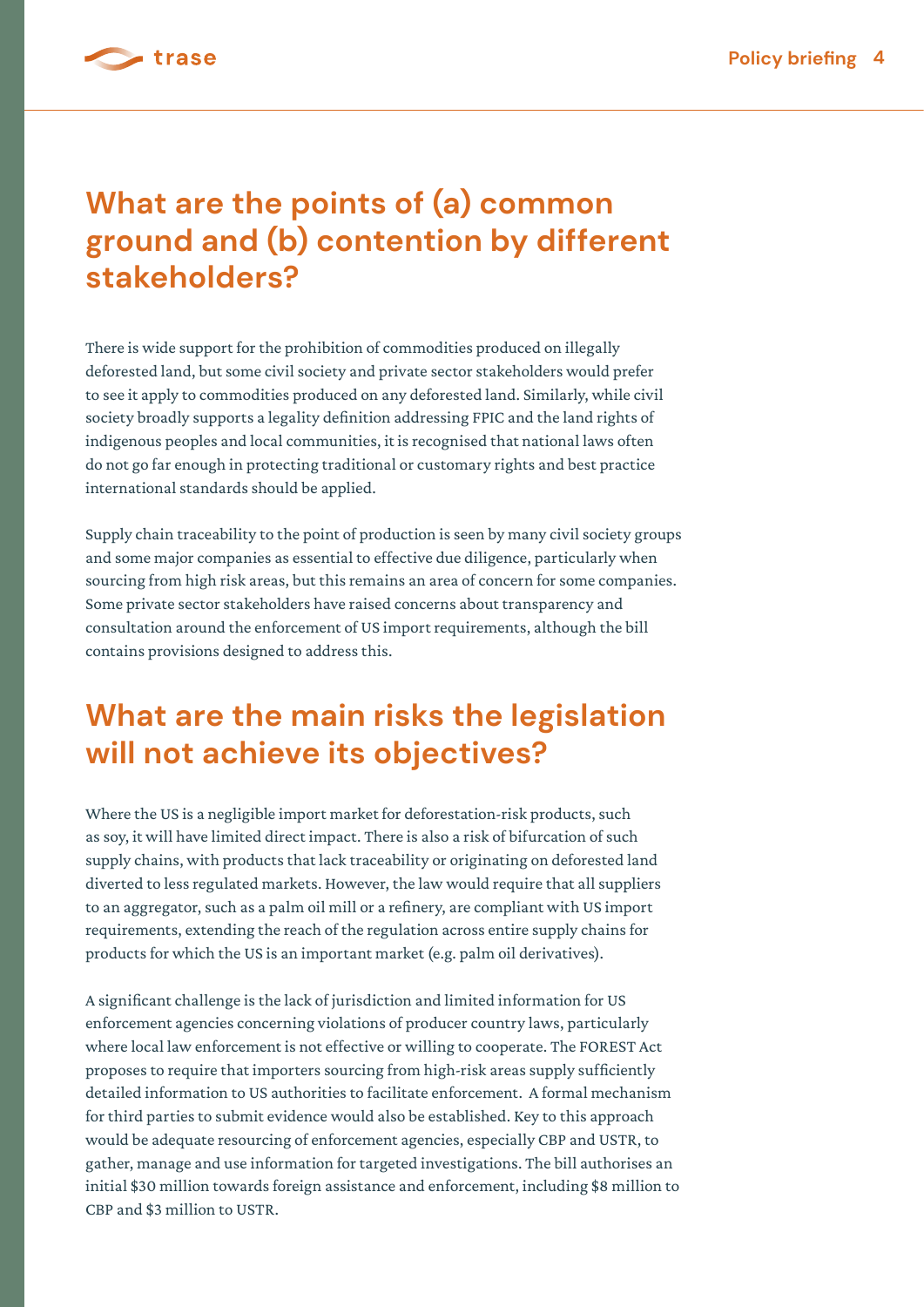

The bill would establish transparent and consultative mechanisms for identifying highrisk countries, commodities and products, and for regularly reviewing the lists. This will also require adequate resourcing of the lead agencies and consistent engagement by civil society experts. US government engagement with and support for producer countries deemed high risk would also need adequate and consistent resourcing. The Biden administration's \$9 billion commitment towards conserving forests, if realised, would increase the availability of resources.

# **What are the main barriers to implementation on the ground?**

The supply chain traceability and reporting requirements will require the strengthening of data management systems, both by implementing agencies like CBP and by companies. Complex supply chains containing multiple aggregation points and/or independent smallholder farmers will be a particular challenge, but many examples exist of companies addressing these challenges. Traceability systems for certain products like cocoa butter and palm kernel oil are less advanced and will require increased attention as well as possibly more time.

Smallholders may face particular challenges, although the risk of exclusion is lower in sectors such as cocoa and rubber where they comprise the majority of production. It will be important for the US government to prioritise support for producer countries and other stakeholders to help ensure smallholder farmers and organisations have technologies and resources to produce and manage the necessary data.

The three-year timeline for detailed import declaration requirements to come into effect, in addition to the time lag before commodities like palm oil, rubber and cocoa grown on newly deforested land would reach market, give stakeholders a significant time window to develop and implement compliance programmes.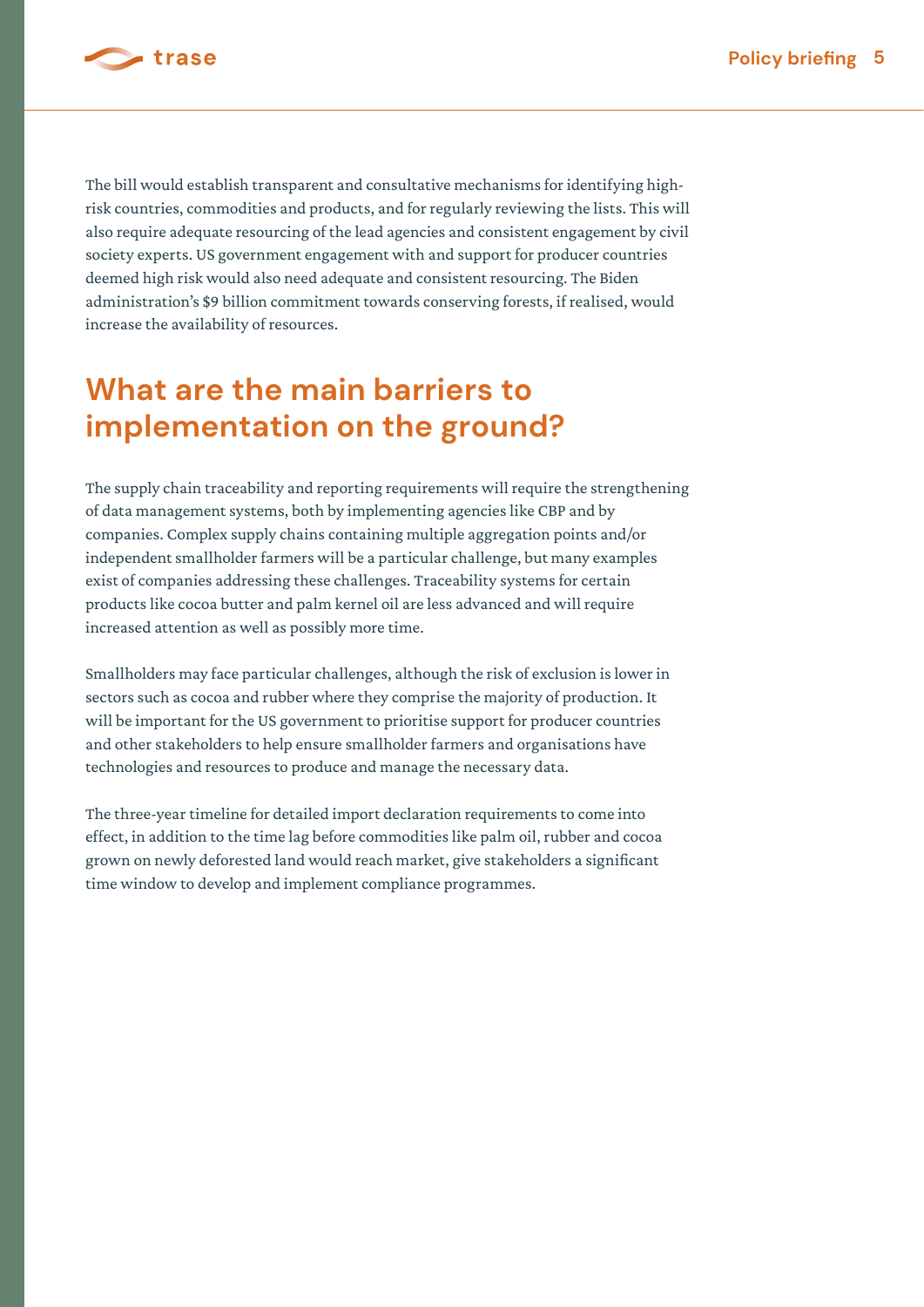

## **Annex**

|                                     | <b>EC</b> proposal                                                                                                                                                                                                                                                                                                                | <b>US FOREST Act</b>                                                                                                                                                                                                                                                                                                                                                                                                                                                                                          | <b>UK Environment Act -</b><br><b>Schedule 17</b>                                                                                                                                                                                                     |
|-------------------------------------|-----------------------------------------------------------------------------------------------------------------------------------------------------------------------------------------------------------------------------------------------------------------------------------------------------------------------------------|---------------------------------------------------------------------------------------------------------------------------------------------------------------------------------------------------------------------------------------------------------------------------------------------------------------------------------------------------------------------------------------------------------------------------------------------------------------------------------------------------------------|-------------------------------------------------------------------------------------------------------------------------------------------------------------------------------------------------------------------------------------------------------|
| Overview of<br>prohibition/standard | Commodities or products in scope<br>cannot be placed on EU markets<br>unless they are deforestation- and<br>forest degradation-free (after 31 De-<br>cember 2020), have been produced<br>in accordance with local legislation,<br>and are covered by a due diligence<br>statement.                                                | It will be unlawful to import any<br>product made wholly or in part<br>from a commodity in scope that is<br>produced from land that undergoes<br>illegal deforestation after the date<br>of enactment.                                                                                                                                                                                                                                                                                                        | Prohibition on using deforesta-<br>tion-linked commodities and their<br>derivatives that have not been<br>produced in accordance with local<br>laws relating to the ownership<br>and/or use of land. No specific cut-<br>off dates currently defined. |
| <b>Commodities</b><br>in scope      | Cattle, cocoa, coffee, oil palm, soya<br>and wood products covered under<br>the EU Timber Regulation.                                                                                                                                                                                                                             | Products "made wholly or in part<br>from" palm oil, soybeans, cocoa,<br>cattle, rubber, and wood pulp.                                                                                                                                                                                                                                                                                                                                                                                                        | Cattle (beef & leather), cocoa,<br>coffee, maize, palm oil, rubber and<br>soy could all be within scope, but<br>secondary legislation is necessary<br>to determine this. Introduction<br>could be staged over time.                                   |
| <b>Forest definition</b>            | Using FAO Forest Resource Assess-<br>ment definition of "forest" to define<br>deforestation. "An area of land<br>greater than 0.5 hectare on which<br>there are trees higher than five<br>metres with a canopy cover of more<br>than 10%".                                                                                        | A "natural forest" is defined as "a<br>natural arboreal ecosystem that (A)<br>has a species composition a signif-<br>icant percentage of which is native<br>species; and (B) includes (in align-<br>ment with FAO definitions) $-$ (i) a<br>native tree canopy cover of more<br>than 10 percent over an area of not<br>less than 0.5 hectares; or (ii) other<br>wooded land with a combined cov-<br>er of shrubs, bushes, and trees of<br>more than 10 percent over an area<br>of not less than 0.5 hectares. | "Forest" defined in alignment with<br>FAO definition as "areas of land of<br>more than 0.5 hectares with a tree<br>canopy cover of at least 10%".                                                                                                     |
| Deforestation<br>definition         | The conversion of forest to agricul-<br>tural use, whether human-induced<br>or not (see definition of "forests"<br>above). Forest degradation is also in<br>scope for wood products. The scope<br>of legislation also includes relevant<br>legislation in producer countries<br>(although the scope of this is not<br>yet clear). | Loss of natural forest resulting<br>from the whole or partial conver-<br>sion of natural forest to (A) agri-<br>cultural use or another non-forest<br>land use; or (B) a tree plantation.<br>Only if commodities are grown on<br>deforested land according to the<br>defintions in the bill would import-<br>ers need to consider legality.                                                                                                                                                                   | Scope of legislation is defined by<br>compliance with local land use<br>laws, which are not necessarily<br>only relevant for forest ecosystems.                                                                                                       |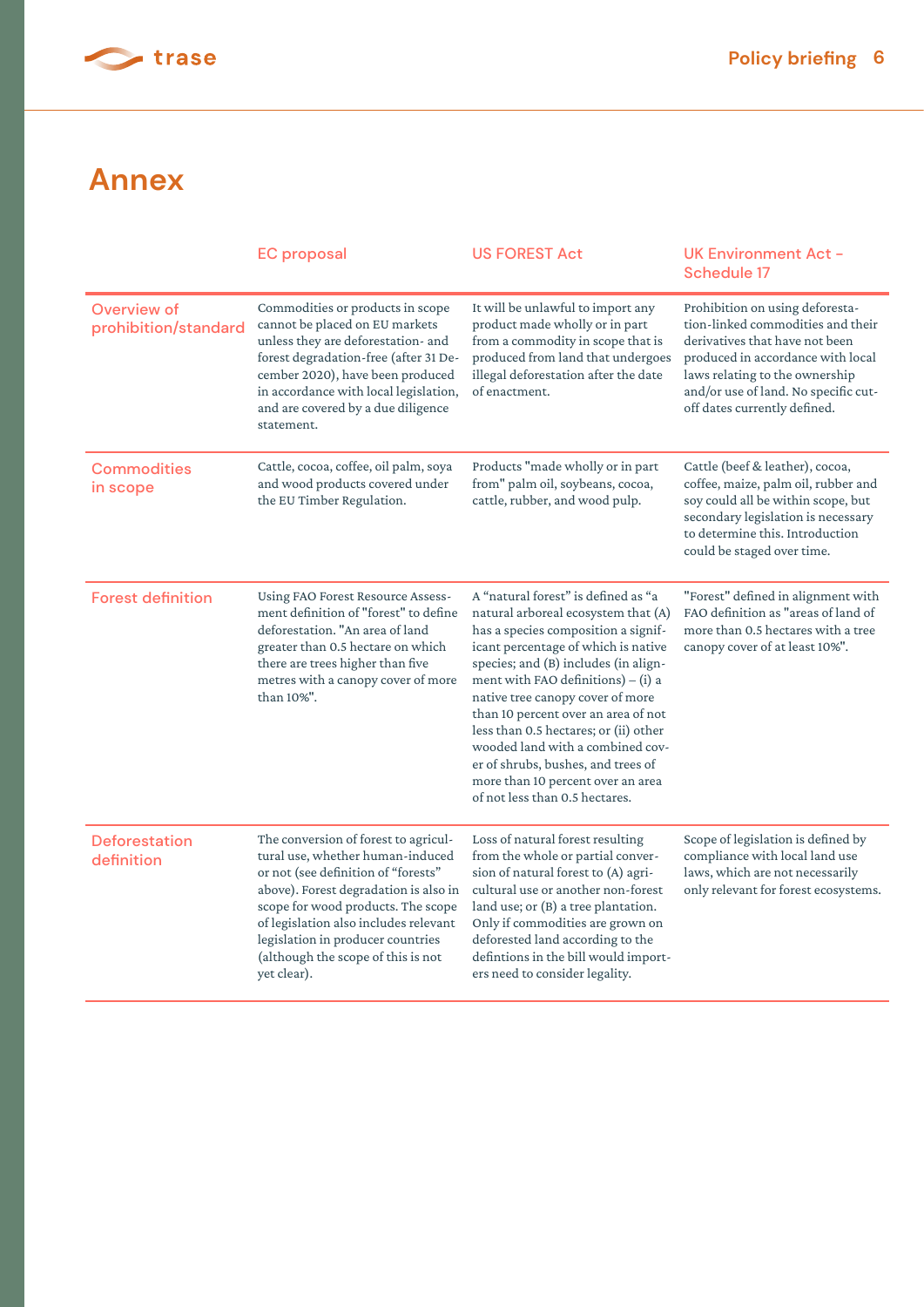

| <b>Businesses</b><br>in scope                          | All operators (which includes large<br>traders) placing in-scope goods<br>on or exporting them from the EU<br>market would be subject to the<br>regulation. However, reduced due<br>diligence requirements present for<br>small and medium-sized enterpris-<br>es traders as well as operators and<br>those who are microenterprises<br>who have 24 months to comply,<br>whereas all other operators have 12<br>months. | Applicable to all importing com-<br>panies.                                                                                                                                                                                                                                                                                                                                                                  | Only large companies will be in<br>scope, with the turnover threshold<br>to be set in secondary legislation.<br>Will apply to any large companies<br>using in-scope commodities in the<br>UK no matter their supply chain<br>position. Exemptions for compa-<br>nies handling small volumes.                                                                        |
|--------------------------------------------------------|-------------------------------------------------------------------------------------------------------------------------------------------------------------------------------------------------------------------------------------------------------------------------------------------------------------------------------------------------------------------------------------------------------------------------|--------------------------------------------------------------------------------------------------------------------------------------------------------------------------------------------------------------------------------------------------------------------------------------------------------------------------------------------------------------------------------------------------------------|---------------------------------------------------------------------------------------------------------------------------------------------------------------------------------------------------------------------------------------------------------------------------------------------------------------------------------------------------------------------|
| <b>Domestic</b><br>commodity<br>production<br>coverage | Yes; production within EU markets,<br>including for exports, is within<br>scope.                                                                                                                                                                                                                                                                                                                                        | No; applies only to imported<br>material.                                                                                                                                                                                                                                                                                                                                                                    | Requirement for compliance with<br>local laws suggests domestic<br>commodity production would be<br>in scope.                                                                                                                                                                                                                                                       |
| Due diligence<br>expectations                          | Establishment of a system to iden-<br>tify and obtain information about<br>commodities, assess risk and mit-<br>igate. Information supplied must<br>demonstrate no or negligible risk<br>of deforestation, forest degradation<br>and illegality.                                                                                                                                                                        | Importers must take "reasonable<br>care" (an existing principle in US<br>customs law) to assess and miti-<br>gate risks that commodities were<br>produced on illegally deforested<br>land. Customs and Border Protec-<br>tion is instructed to publish within<br>90 days of enactment guidance on<br>what constitutes reasonable care,<br>which may be commodity-specific<br>if warranted.                   | Requires the establishment of<br>a system to identify and obtain<br>information about commodities,<br>assess risk of non-compliance with<br>local laws and mitigate risk. Exact<br>details to be outlined in secondary<br>legislation.                                                                                                                              |
| <b>Risk</b><br>benchmarking                            | Yes; low-, standard- or high-risk<br>sourcing locations to be defined at<br>time of enactment and reviewed pe-<br>riodically. Simplified due diligence<br>processes for low-risk areas, en-<br>hanced checks for high risk regions.<br>Benchmarking at national and<br>subnational levels (but granularity<br>unknown at subnational).                                                                                  | Yes; default and high risk, with<br>simplified import declaration<br>requirements for default-risk<br>countries.                                                                                                                                                                                                                                                                                             | No indication that benchmarking<br>will be used.                                                                                                                                                                                                                                                                                                                    |
| Supply chain<br>information<br>requirements            | Geolocation of plot-level points of<br>production required for sourcing<br>across all risk levels.<br>Additional information must<br>demonstrate that the absence of<br>deforestation and forest degrada-<br>tion and legality requirements are<br>fulfilled. A due diligence statement<br>is required.                                                                                                                 | Import declaration with point of<br>production (or all possible points)<br>for designated commodities from<br>high-risk countries only (with<br>risk level defined on a commodi-<br>ty-by-commodity basis), identified<br>by the smallest administrative unit<br>of land possible (concession, farm,<br>ranch etc).<br>Additional information is required<br>documenting steps taken to miti-<br>gate risks. | Traceability requirements currently<br>unclear; requirements expected to<br>be defined during the development<br>of secondary legislation.<br>Companies must establish and<br>implement a due diligence system<br>to identify and obtain information<br>about that commodity; assess risk<br>that relevant local laws were not<br>complied with; and mitigate risk. |